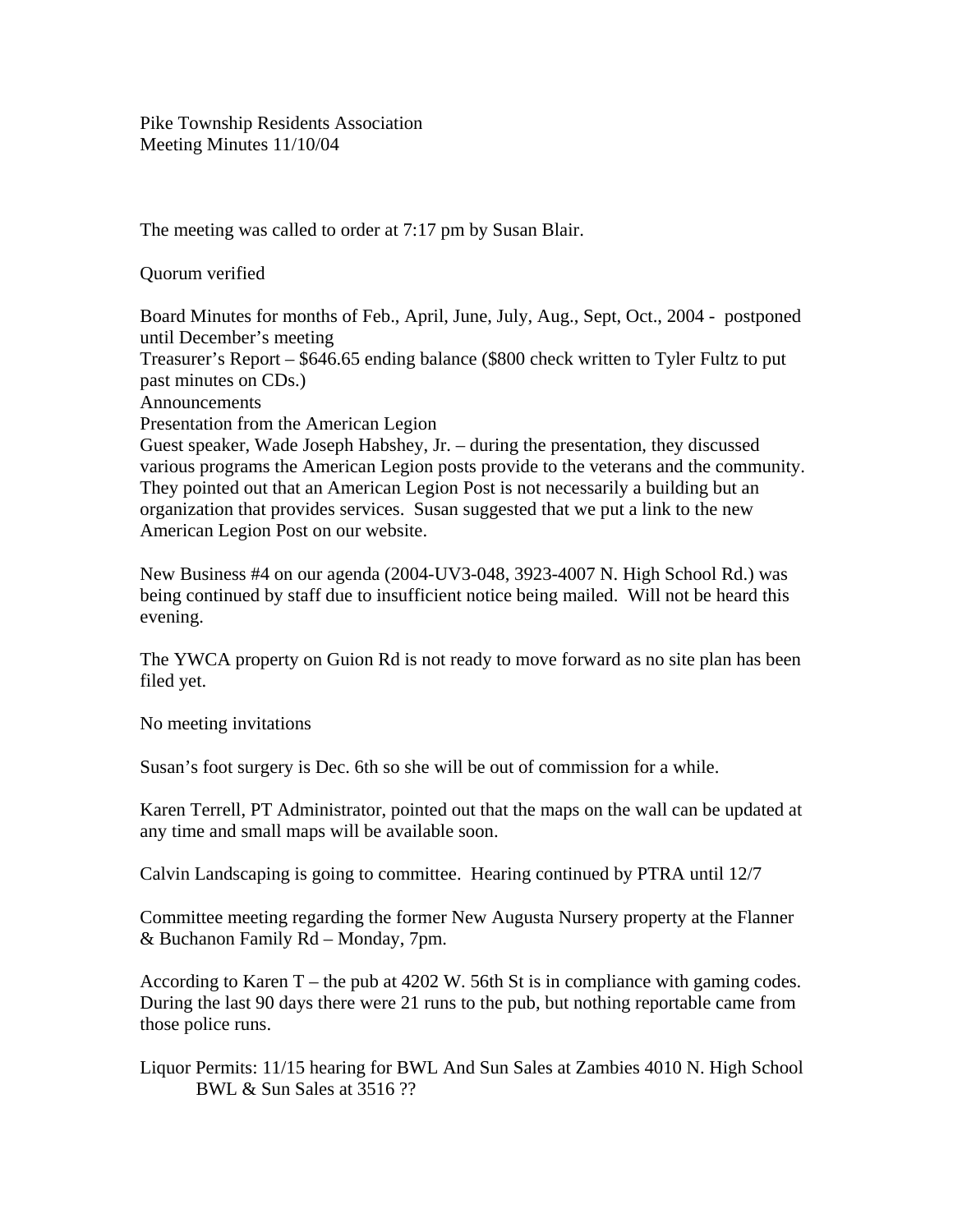BW at Dells Market 4281 N High School Rd 12/6 Hearing dates for Party Down Liquors BW &L 5505 W. 86 Krogers @2550 Lake Circle B,W &L

Land Use Preliminary Proposals – Not Filed

Apparently Pittman Partners are not interested in a battle at 79th & Marsh Rd. vicinity. They typically develop in Carmel/Zionsville. Our guidance is to keep it the same or better as Chestnut Hills (\$200,000 -+) Density 0-1.75 per acre is current zoning. They want higher. 14 Acres plus 4 acres from Church property. They are not going forward, the property is still on the Market. The asking price for the property is 1.5 Mil.

Update - Land Use Old Business

BP @ 86th and NorthwestWay approved downtown. 71st & Georgetown going to be a bank and fast food restaurant, can't release more info.

2004-APP-126 – Calvin Landscaping (8620 W 82nd) Hearing date continued by PTRA. More later in minutes

New Business –

2004-APP-126 (4857 W 56th St) Formerly the Sunshine Café now Lincoln Square requests a modification to 1983 commitment (21 years ago). They would like to terminate commitment #25, which will still leave them meeting all current zoning ordinances. This is unique because originally they had a permit, but later discovered that there was a commitment against a billboard sign. The permit was suspended. The area has changed drastically, it was agricultural now it is commercial. Sheila stated that she thought the area was developing nicely without the signs. Clint moved to oppose the modification of the 1983 commitment. It was seconded and the motion carried. Bob will remonstruate downtown tomorrow.

2004-UV2-048 (8198 Georgetown Rd) Presenter Gene Valanzano for Browning Investments. They request a variance of use in order to Assemble race cars and race car machinery. They are proposing a 80,000 sq ft building with an additional 22-23,000 more later and possibly 2 more smaller buildings. Currently zoned I-2. I-1-s allowed race car assembly before 1966 when zonings changed. Now the first place we find car assembly is I-3. Browning's tenant expects to assemble 2-6 cars per year per team.

Loading docks will face IPL's property (away from Georgetown), Landscaping to buffer homes across the street. Commitment to limit machinery to specialty components to Race Industry. Commitment no cell tower, no billboards or off premise advertising signs. Commit to one story building with mezzaine office. Browning Investments to own property. Commit to other buildings having masonry on front of building. The lighting should be in previous commitments. Consider lighting away from homes.